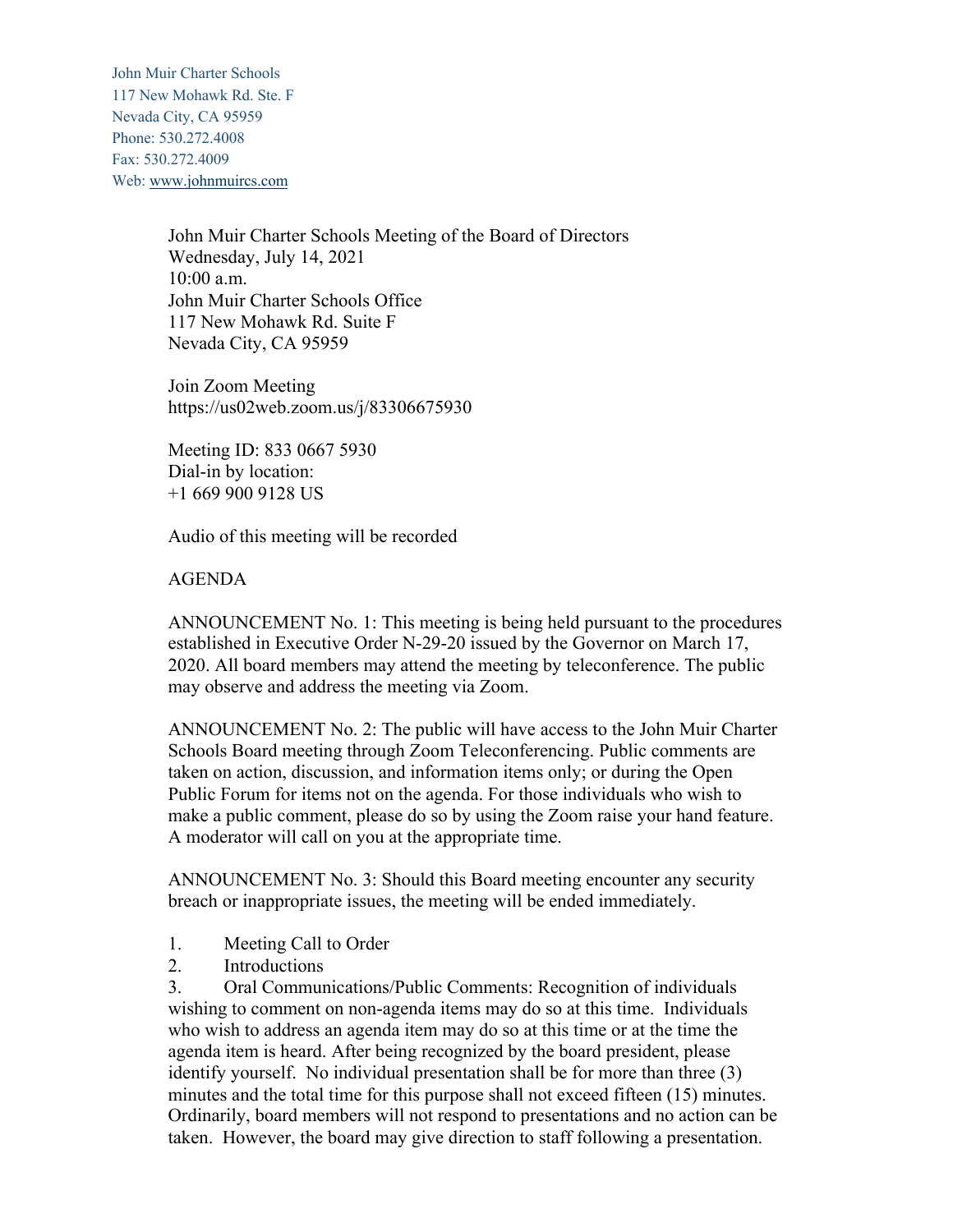- 4. Additions to the Agenda
- 5. Adoption of the Agenda
- 6. Closed Session:

A. Personnel Matters - Public Employee Performance Evaluation: Chief Executive Officer (Gov. Code §54957)

7. Return to Open Session: Report Action Taken, If Any

8. Informational/Action Items

A. Approval of the Minutes of the Regular Board Meeting Wednesday, June 9, 2021

(Attachment 1, Page 5)

B. Approval of Vendor Payments 5/26/21 - 6/25/21 (Attachment 2, Page 11)

C. Approval of New and Termed Employees 5/26/21 - 6/25/21 (None)

D. Approval of 1-Step Increase for All Employees for the 2021-2022 School Year (Attachment 3, Page 19)

E. Approval of Draft Student Harassment and Discrimination Policy (Attachment 4, Page 21)

F. Approval of Declaration of Need for Fully Qualified Educators for 2021/2022 (Attachment 5, Page 27)

## 9. Discussion Items

A. JMCS Foundation Report

B. Board Discussion Regarding Attendance at JMCS Governing Board Meetings in 2021-2022 School Year (Attachment 6, Page 33)

C. Staffing Changes and New Hires for the 2021-2022 School Year (Attachment 7, Page 35)

D. Return to On-site, In-Class Instruction (Attachment 8, Page 37)

- E. CEO's Report
- 10. Miscellaneous Information Items
- A. Correspondence
- B. Schedule of Future Board Meetings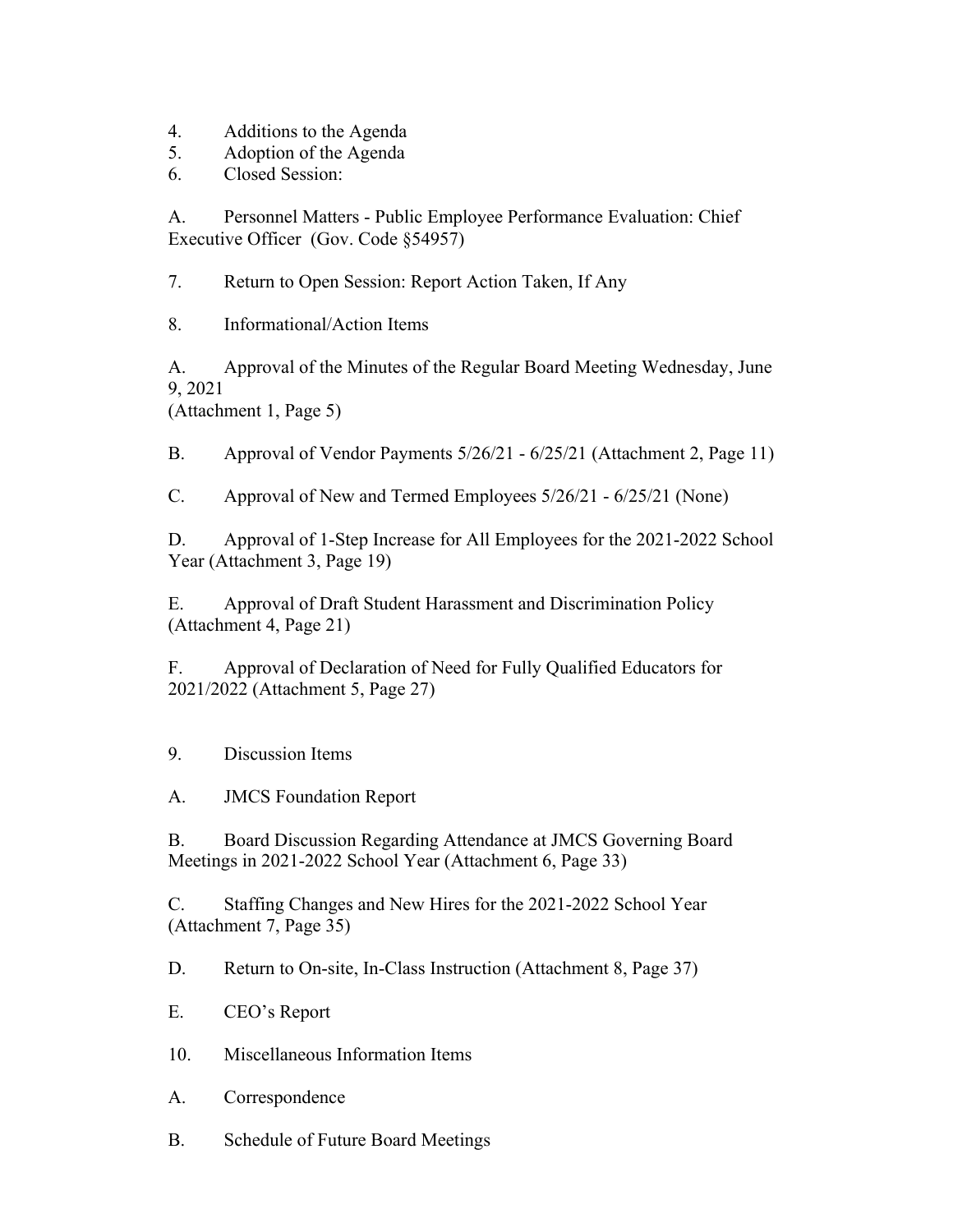i. Wednesday, August 11, 2021, 10 a.m. This meeting is being held pursuant to the procedures established in Executive Order N-29-20 issued by the Governor on March 17, 2020. All board members may attend the meeting by teleconference. The public may observe and address the meeting via Zoom. ii. Wednesday, September 8, 2021, 10 a.m. This meeting is being held pursuant to the procedures established in Executive Order N-29-20 issued by the Governor on March 17, 2020. All board members may attend the meeting by teleconference. The public may observe and address the meeting via Zoom.

iii. The October 13, 2021 Board Meeting will be at 10:00 a.m. at Sacramento Regional Conservation Corps.

| Board Attendance at Upcoming Meetings:<br>Wednesday, August 11th, 2021, 10 a.m. |                                   |            | Wednesday, September 8th, |                  |
|---------------------------------------------------------------------------------|-----------------------------------|------------|---------------------------|------------------|
|                                                                                 | 2021, 10 a.m. (pending approval), |            |                           |                  |
| A.                                                                              | Stan Miller:<br>Yes or No         | <b>Yes</b> | A <sub>1</sub>            | Stan Miller:     |
| <b>B.</b>                                                                       | Michael Corbett:<br>Yes or No     | Yes        | В.                        | Michael Corbett: |
| $C_{\cdot}$                                                                     | Len Eckhardt:<br>Yes or No        | Yes        | $\mathcal{C}_{\cdot}$     | Len Eckhardt:    |
| D.                                                                              | Sallie Wilson:<br>Yes or No       | Yes        | D.                        | Sallie Wilson:   |
| Ε.                                                                              | Gil Botello:<br>Yes or No         | Yes        | Е.                        | Gil Botello:     |

11. Request for Agenda Items

1. Personnel Matters - Public Employee Performance Evaluation: Chief Executive Officer (Gov. Code §54957)

12. Adjournment

This agenda was posted at least 24 hours in advance of the meeting at:

John Muir Charter Schools Office, 117 New Mohawk Rd. Suite F, Nevada City, Ca 95959

● www.johnmuircs.com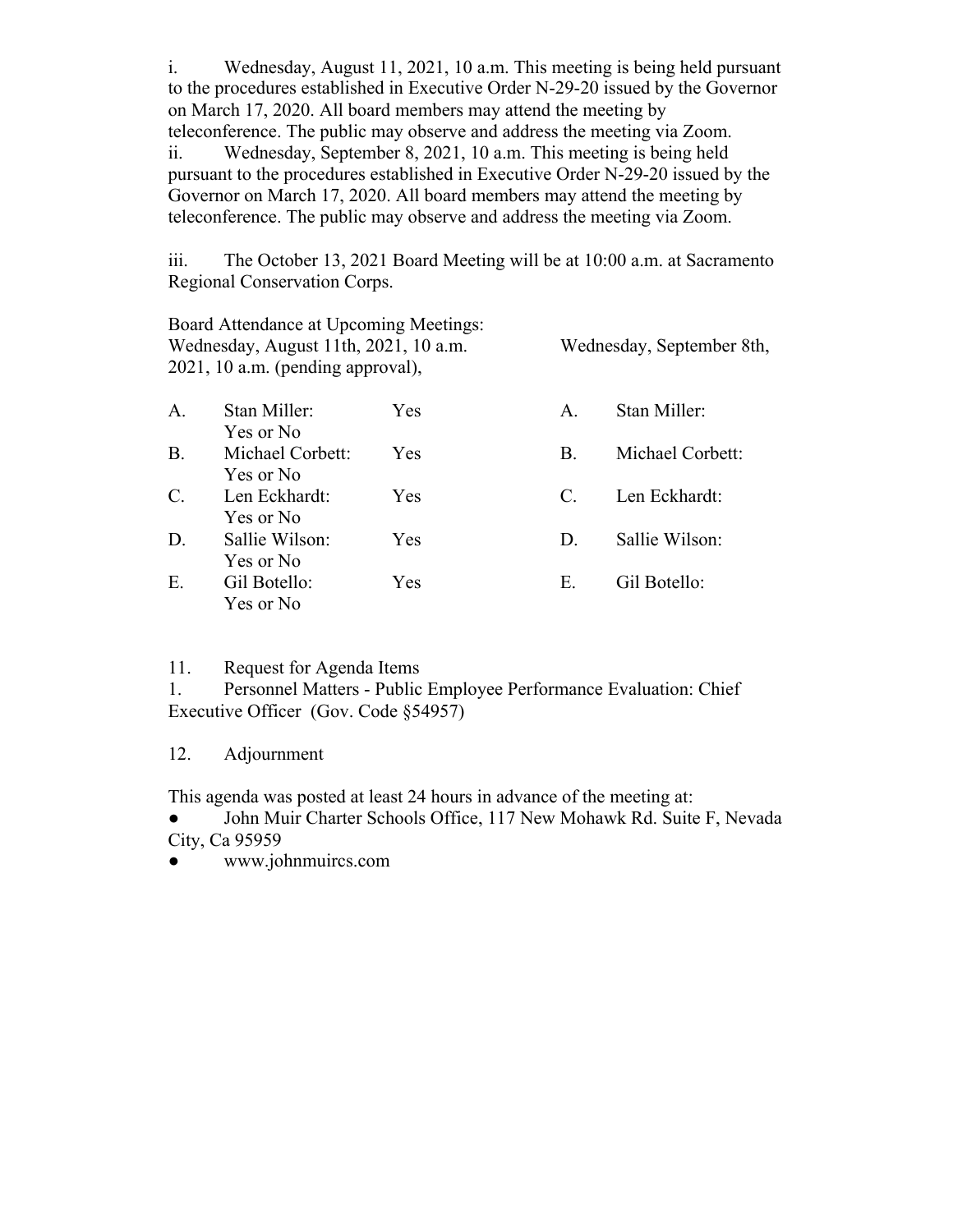John Muir Charter Schools 117 New Mohawk Rd. Ste. F Nevada City, CA 95959 Phone: 530.272.4008 Fax: 530.272.4009 Web: www.johnmuircs.com

> John Muir Charter Schools Meeting of the Board of Directors Wednesday, July 14, 2021 10:00 a.m. John Muir Charter Schools Office 117 New Mohawk Rd. Suite F Nevada City, CA 95959

Join Zoom Meeting https://us02web.zoom.us/j/83306675930

Meeting ID: 833 0667 5930 Dial-in by location: +1 669 900 9128 US

Audio of this meeting will be recorded

**Minutes** 

1. Meeting Call to Order

Stan Miller called the meeting to order at 10:02 a.m.

2. Introductions

JMCS Board Members in attendance: Stan Miller, Gil Botello, Sallie Wilson, and Len Eckhardt, Michael Corbett (came in at 10:29 a.m.). JMCS Staff Members in attendance: CEO RJ Guess, COO Mike Wegner, Administrative Coordinator Luz Delgado, Northern Regional Director Dawn McConnell.

3. Oral Communications/Public Comments: Recognition of individuals wishing to comment on non-agenda items may do so at this time. Individuals who wish to address an agenda item may do so at this time or at the time the agenda item is heard. After being recognized by the board president, please identify yourself. No individual presentation shall be for more than three (3) minutes and the total time for this purpose shall not exceed fifteen (15) minutes. Ordinarily, board members will not respond to presentations and no action can be taken. However, the board may give direction to staff following a presentation.

None.

4. Additions to the Agenda

None.

5. Adoption of the Agenda

On a motion made by Sallie Wilson and seconded by Len Eckhardt, the agenda was adopted on a 5-0-0 vote.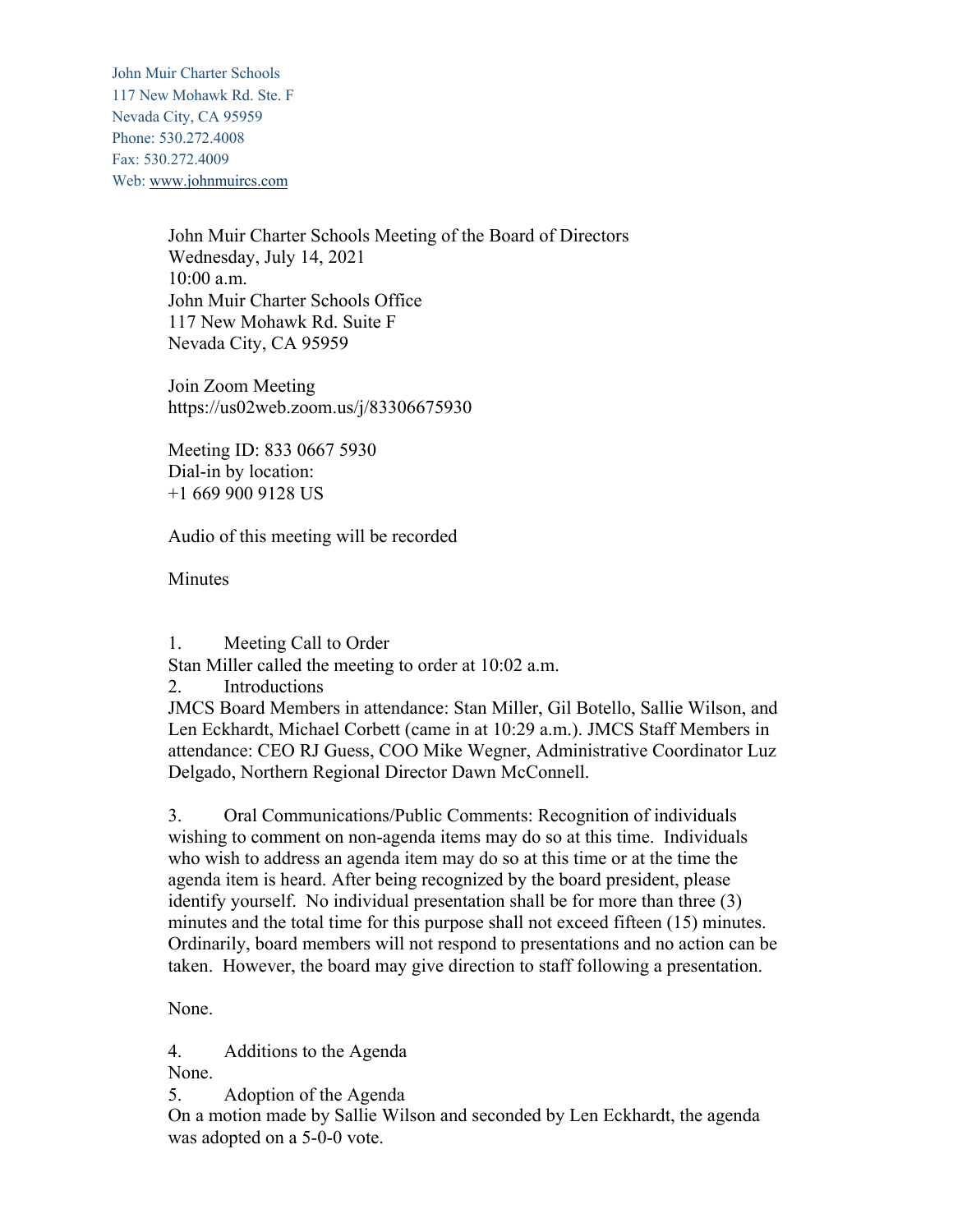(Ayes: Miller, Botello, Corbett, Eckhardt, Wilson, Noes: None. Absent: None.)

6. Closed Session:

Stan Miller moved to closed session at 10:11 a.m.

A. Personnel Matters - Public Employee Performance Evaluation: Chief Executive Officer (Gov. Code §54957)

7. Return to Open Session: Report Action Taken, If Any

Stan Miller returned to the open session at 11:09

No action was taken.

8. Informational/Action Items

A. Approval of the Minutes of the Regular Board Meeting Wednesday, June 9, 2021 (Attachment 1, Page 5)

On a motion made by Gil Botello and seconded by Michael Corbett, the Approval of the Minutes of the Regular Board Meeting Wednesday, June 9, 2021, were approved on a 5-0-0 vote. (Ayes: Miller, Botello, Corbett, Eckhardt, Wilson, Noes: None. Absent: None.)

B. Approval of Vendor Payments 5/26/21 - 6/25/21 (Attachment 2, Page 11)

Len Eckhardt asked about the two HP Color LaserJet printer purchases. He asked if it was appearing twice because it was a typo or because two printers were purchased. Mike Wegner informed Len that two were purchased for two sites. Stan Miller asked about the graduation spending funds for the CCC. He wanted to know if the graduation was virtual? RJ Guess affirmed that the graduations were virtual but funds were allocated to CCC sites to host a watch party.

On a motion made by Gil Botello and seconded by Michael Corbett, the Approval of Vendor Payments 5/26/21 - 6/25/21 were approved on a 5-0-0 vote. (Ayes: Miller, Botello, Corbett, Eckhardt, Wilson, Noes: None. Absent: None.)

C. Approval of New and Termed Employees 5/26/21 - 6/25/21 (None)

Stan Miller announced there were no new or termed employees for this period.

D. Approval of 1-Step Increase for All Employees for the 2021-2022 School Year (Attachment 3, Page 19)

RJ Guess clarified that this step increase is for all staff excluding the CEO and COO and that the motion should match that wording. Len Eckhardt restated that the motion is to approve one-step salary increases for everyone except the CEO and the COO.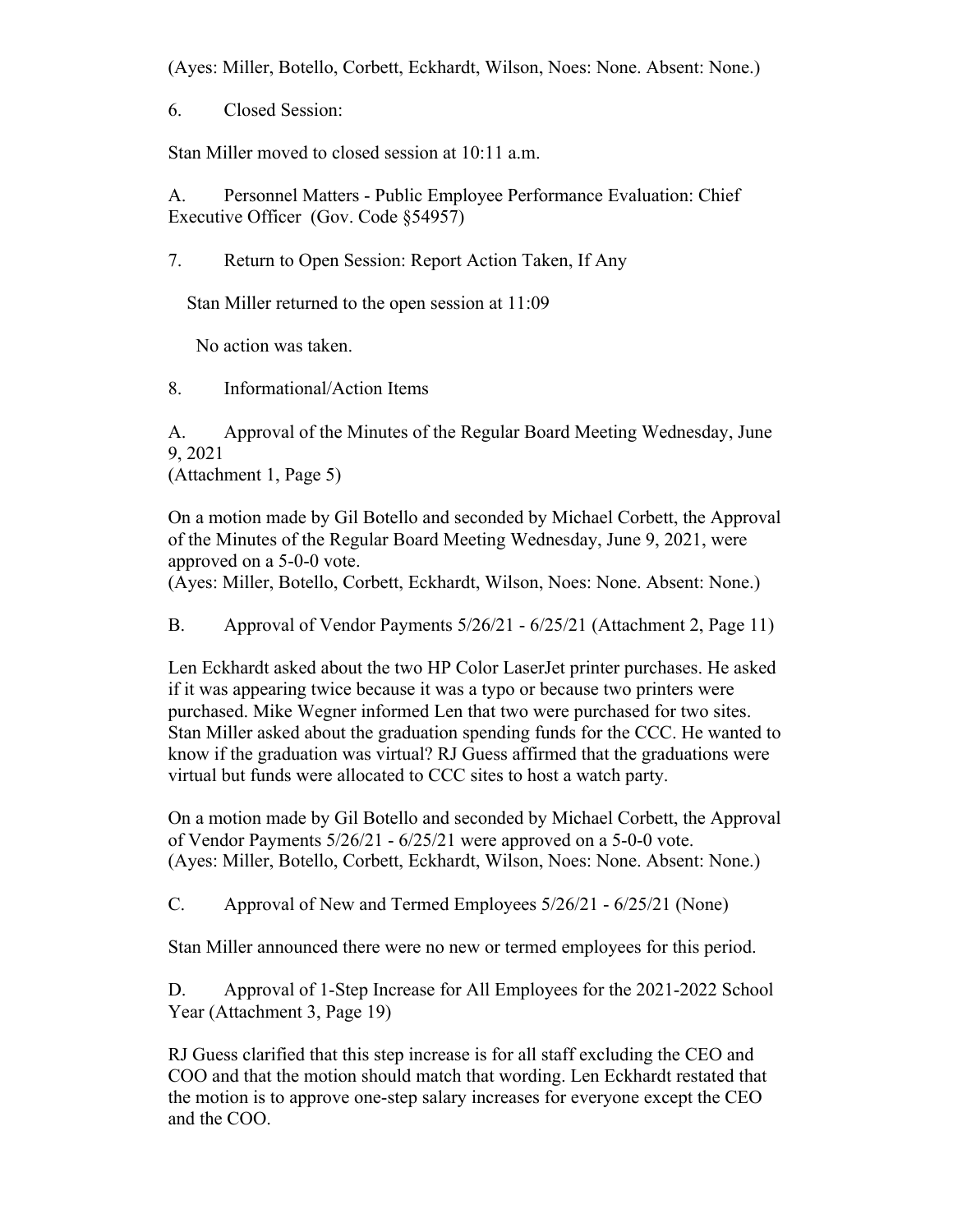On a motion made by Michael Corbett and seconded by Gil Botello, the Approval of 1-Step Increase for All Employees for the 2021-2022 School Year was approved on a 5-0-0 vote.

(Ayes: Miller, Botello, Corbett, Eckhardt, Wilson, Noes: None. Absent: None.)

E. Approval of Draft Student Harassment and Discrimination Policy (Attachment 4, Page 21)

Guided by the June 9th meeting suggestions, RJ Guess changed the phrasing from "children" to "students". He also revised the language of "cowing" so as to not be confused with "cow" as in bovine.

On a motion made by Len Eckhardt and seconded by Gil Botello, the Approval of Draft Student Harassment and Discrimination Policy was approved on a 5-0-0 vote.

(Ayes: Miller, Botello, Corbett, Eckhardt, Wilson, Noes: None. Absent: None.)

F. Approval of Declaration of Need for Fully Qualified Educators for 2021/2022 (Attachment 5, Page 27)

Dawn McConnell explained that this is a requirement of the CTC, and every LEA needs to have its own declaration on file. The declaration is part of AB 1505, it allows JMCS to hire emergency teaching staff and needs to be shown on an agenda and approved by the board. The most common use for JMCS is the emergency CLAD credential. Stan Miller asked if we are anticipating using the exemption, and Dawn replied that we will be using it and shared an example of an incoming teacher from out of state that still needs to be CLAD credentialed. Dawn explained that staff under emergency credentials have a one-year permit that will allow them to be the teacher of record and they must show that they are making progress in attaining their credential. Stan asked who monitors the progress made. Dawn said she is the one who monitors the progress. Gil Botello asked what is the process that an out-of-state teacher goes through. Dawn replied that first, she reviews what credentials they currently have and from what state. Usually, teachers coming from out of state do not have EL authorization. They will then need to acquire a preliminary credential until they can obtain the full credential. This can be done with coursework or an exam.

On a motion made by Gil Botello and seconded by Michael Corbett, the Approval of Declaration of Need for Fully Qualified Educators for 2021/2022 was approved on a 5-0-0 vote.

(Ayes: Miller, Botello, Corbett, Eckhardt, Wilson, Noes: None. Absent: None.)

- 9. Discussion Items
- A. JMCS Foundation Report

Gil Botello reports that the foundation is continuing to create fundraising ideas. Things are going well and moving in the right direction.

B. Board Discussion Regarding Attendance at JMCS Governing Board Meetings in 2021-2022 School Year (Attachment 6, Page 33)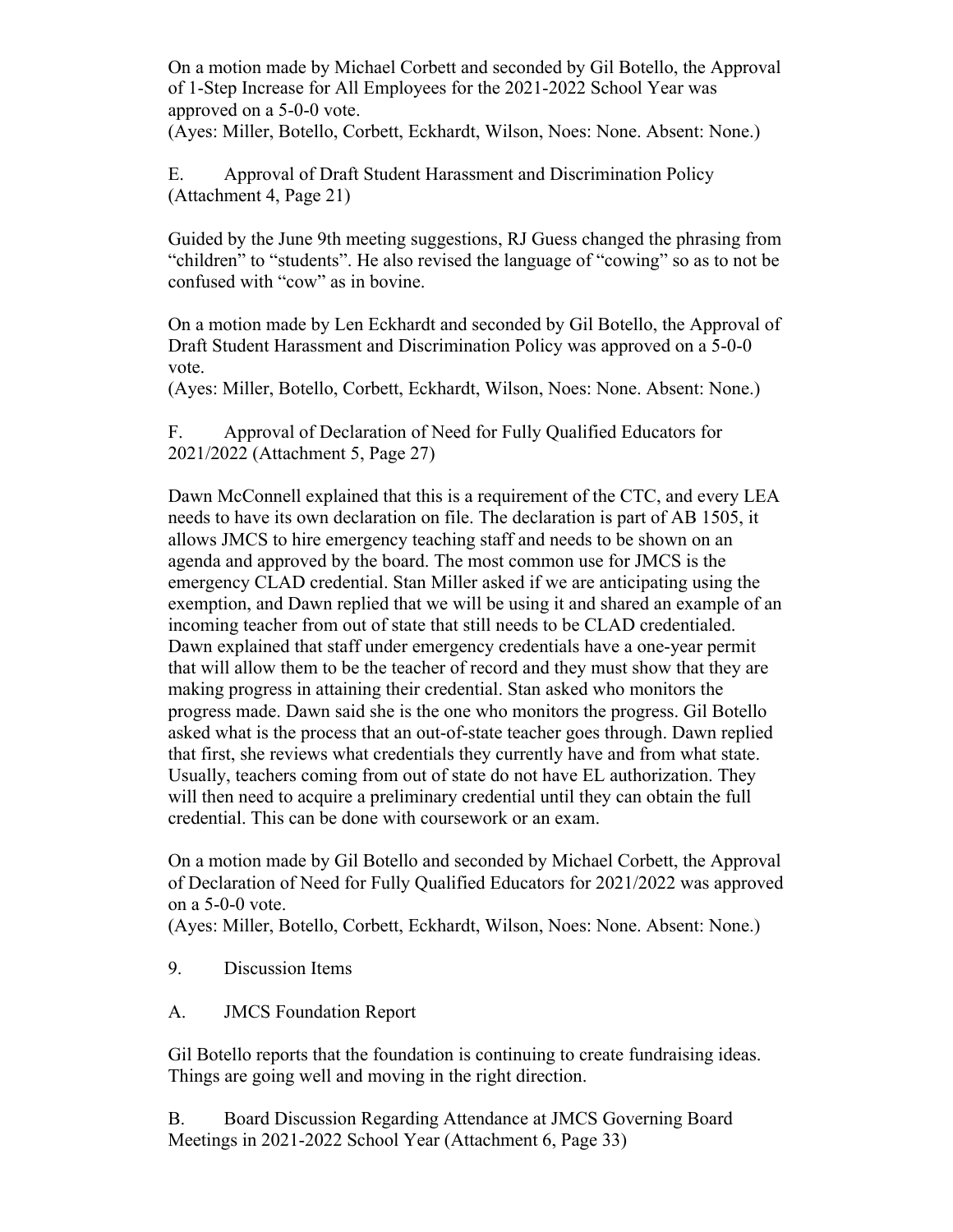Len Eckhardt asked for clarification on which meetings will be in person and which will be remote. RJ Guess explained that October 13th will be the first inperson meeting. The meeting will be held at Sacramento Regional CC. Luz Delgado has confirmed all future dates with Sac Regional. Attendance dates with board members have also been reviewed.

C. Staffing Changes and New Hires for the 2021-2022 School Year (Attachment 7, Page 35)

RJ Guess explained staffing changes leading into the 2021-2022 school year.

- R.J. Guess will continue in his role as CEO
- Dawn McConnell has transitioned into COO

Lita Lee has transferred and is now the Northern Regional Director replacing Dawn McConnell after her promotion to COO

- Anna Pizelo is the new Southern Regional Director replacing Lita Lee
- Rachel Wegner remains as the Director of Curriculum, Instruction, and PD
- Aaron Scholl remains as the Community Resources Director
- Tom Reed remains as the Director of Data and Assessment,
- Kyle Monneypenny remains as the IT Director.

Aristotle Valencia, a teacher at Delta CCC, transferred to the Success Center at San Francisco Youth Build.

Christina Dickason, the Site Coordinator at Operation New Hope has transferred to Urban Conservation Corps and Inland Empire as a Site Coordinator

James Patterson, a teacher at Operation New Hope Rancho Cucamonga transferred to Volunteers of America Anaheim Youth Build as a teacher

Estephania Esparza and David Stewart have transferred to classified tutoring positions

Amber Thorneycroft is filling the recruitment position and will also be working as a tutor

- Walter Medina will remain as a bilingual support teacher
- Leo Reynonso will be at Rancho Cielo as a full-time math teacher
- Samantha Green will be the new site coordinator at Rancho Cielo.

D. Return to On-site, In-Class Instruction (Attachment 8, Page 37)

RJ Guess explained that all teachers and students will need to wear masks in the classrooms. School staff and office staff have different enforcements. The enforcement of the measure will be at the local level. JMCS will require all students and staff to wear a mask on school grounds. RJ will be figuring out the consequences for students who do not want to wear a mask. RJ informed the board that the CDC is allowing states to develop their own guidelines. The California Department of Public Health has recommended that until 80% of people are vaccinated, all staff and students in classrooms need to wear masks. Staff will be signing an attestation to inform HR about their vaccination status. Gil Botello suggests striking the last paragraph of attestation. Gil is concerned that this can be a privacy and HIPAA concern. RJ explains that this is a voluntary form. The form is taken directly from the CCC state employment guidelines. If a staff member lies about their vaccination status and infects someone with COVID-19 it can be a liability and ethical problem. RJ reminded the board that lying on any employment paperwork can be grounds for termination.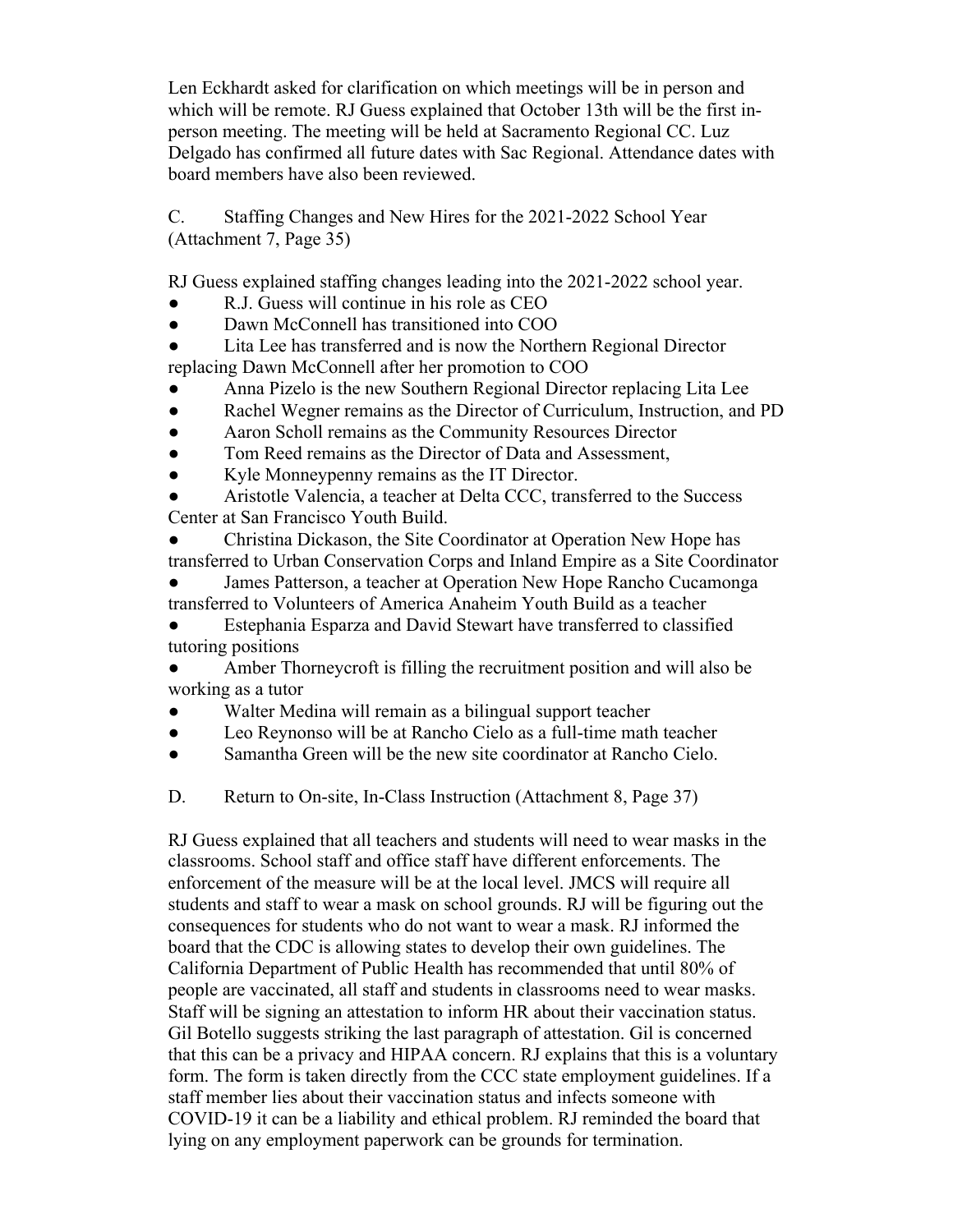## E. CEO's Report

RJ Guess informed the board of JMCS updates. He began by letting the board know that Kyle Moneypenny will be helping Zoom cast the upcoming in-person board meetings. He also announced that HQ is open. RJ had a meeting with the HQ staff and they agreed that hours will be flexed. Kyle will be setting up a call forwarding system for all the HQ staff. A copy of the staff schedule will be posted online. Dawn McConnell, Lita Lee, and RJ will be doing rotating visits to the office each month. Gil Botello asked when there will be a transition into fulltime in the office. RJ explained that he intends to set up a model to flex time. RJ then unpacked the Education Omnibus Budget Trailer Bill. The bill provides a 5% COLA to LCFF and ends apportionment deferrals. It also provides \$30,000,000 as grants to local educational agencies for the purpose of funding schoolwide. There will be a districtwide implementation of services or practices aligned to the Multi-tiered Systems of Support framework. The bill enacts the California Community School Partnership Act, which would appropriate \$2,836,660,000 from the General Fund to the Superintendent to administer the California Community Schools Partnership Program. We are still researching how these funds will be distributed and whether or not JMCS will be able to access these funds. It will also provide \$1,500,000,000 from the General Fund to the Superintendent for the Educator Effectiveness Block Grantprofessional development. It appropriates \$547,513,000 from the General Fund to the Superintendent for purposes of the A–G Completion Improvement Grant Program. While it is not clear if JMCS will be able to access this funding, JMCS is starting the development and implementation of A-G requirements through our Odysseyware platform in the 2021-2022 school year. RJ explains that for the 2021–22 fiscal year, certain funding sources will be adjusted for inflation 2.7% and to be calculated by first assuming that the adjustments for the 2020–21 fiscal year were 2.31% instead of zero. It makes small changes to the LCAP format regarding tracking expenditures tied to the unduplicated count and mandates that the format will be released by January 1, 2022 (previously this deadline was in March each year). The bill extends the ELO grant expenditure deadline for an additional 2 years to September 2024 (the language is not exact). There will also be changes to basic skills proficiency test requirements for teachers allowing "B" or better grades in upper-level university coursework to be used in place of exams. RJ also explains SB 309 and SB804. SB 309 is in a holding pattern waiting for an Assembly Ed Committee hearing. Michael Corbett mentions this might be a two-year bill. SB 804 is scheduled for a hearing on July 13th, 2021 in the Assembly Public Safety Committee.

10. Miscellaneous Information Items

A. Correspondence

None.

B. Schedule of Future Board Meetings

i. Wednesday, August 11, 2021, 10 a.m. This meeting is being held pursuant to the procedures established in Executive Order N-29-20 issued by the Governor